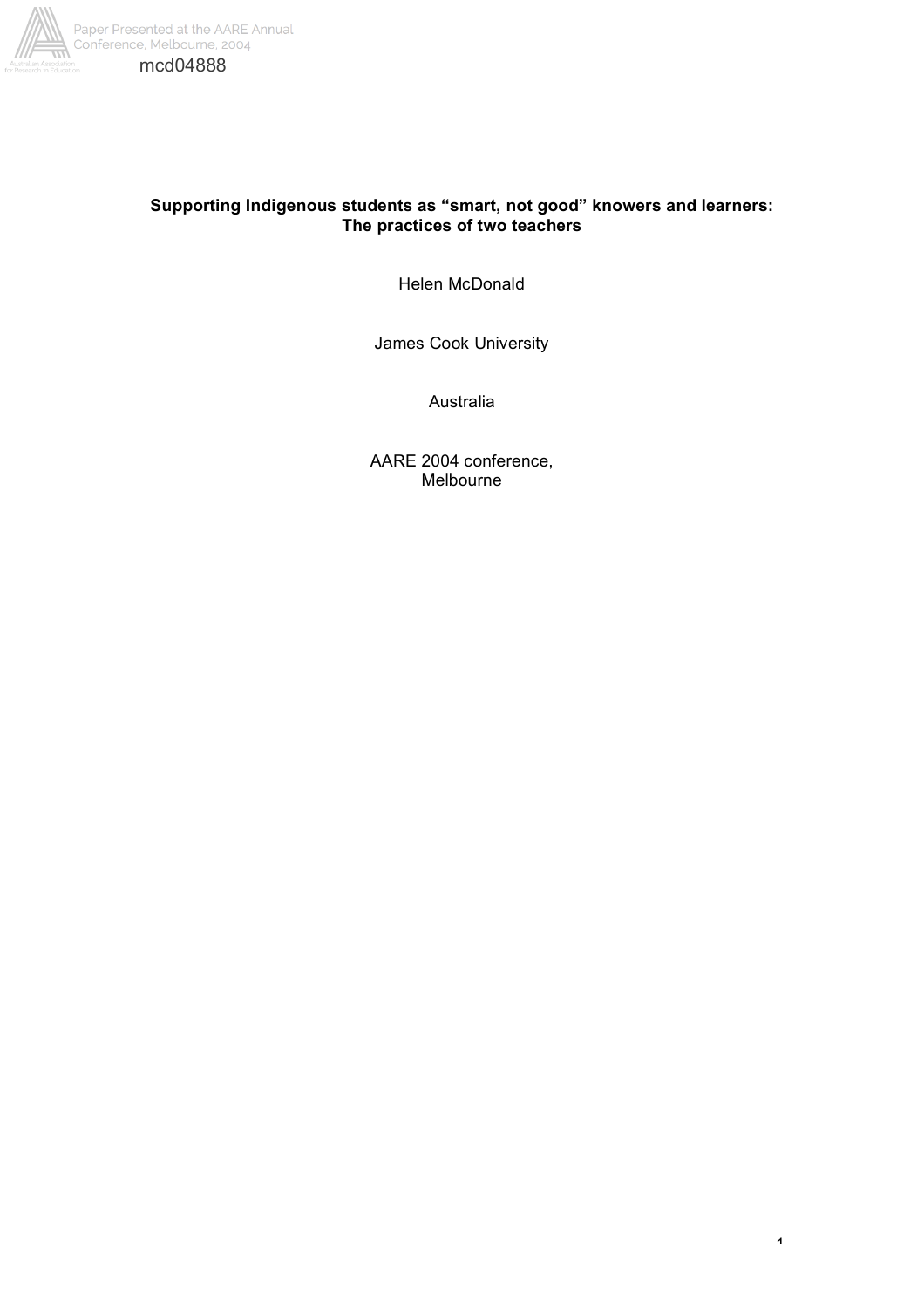

## **Supporting Indigenous students as "smart, not good" knowers and learners: The practices of two teachers**

Quintessential to having a sense of personal and group identity is pride in culture … pride in your people. This is the issue that lies at the heart of so much of the Aboriginal struggle today. It is the area of the social construction of identity that many believe schools have an important role. (Herbert, Anderson, Price & Stehbens, 1999, p.19)

According to Smyth, Hattam, Cannon, Edwards, Wilson and Hurst (2000, p. 48), "the 'core business' of secondary schools, regardless of whether it is intended, is youth identity formation". Issues of identity can be especially significant for adolescents from minority groups (Groome, 1995, p. 4-5) as they seek to find a place within a society in which they may not feel valued or represented. However, for many Indigenous people, "identity" is also a political issue, an integral part of selfdetermination, wherein Indigenous people work to retain and regain control over their identities.

Recognition of a people's fundamental right to self-determination must include the right to self-definition, and to be free from the control and manipulation of an alien people. It must include the right to inherit the collective identity of one's people, and to transform that identity creatively according to the self defined aspirations of one's people and one's own generation. It must include the freedom to live outside the cage created by other people's images and projections. (Dodson, 1994, p. 5)

In light of this link between identity and rights, Indigenous education advisory bodies have rejected education based on assimilation and instead have included "security of identity" (Carol Fisher, Education Officer, Education Queensland, lecture at James Cook University, 24 October 2003) as an integral part of their vision for equitable education for Indigenous students (Department of Employment Education and Training, 1989, National Aboriginal Education Committee, 1985).

This paper draws on a qualitative research study which investigated exemplary teaching practices for Indigenous students. The study was set in "Bay High", a secondary high school, in a regional city in northern Australia. Indigenous students constituted around twenty percent of the school enrolment. The study relied on a community nomination process (Ladson-Billings, 1994) whereby exemplary teachers were identified by Indigenous students and their families and by school administrators. The research methodology further recognised the expertise of Indigenous students and their families through interviews which generated stories exploring what constituted good teaching for Indigenous students. This information then formed the starting point of the analysis of observations and interviews of the teachers.

At Bay High, adolescent Indigenous students appeared to be constantly engaged in identity work as they sought to "become somebody" (Smyth et al., 2000; Wexler, 1992) in their family and peer groups, in the school and in the wider community. However, my research is on exemplary teaching practices and so, in this paper, I focus on the work that teachers do to support academically successful Indigenous identities. I begin by arguing that the concept of "Indigenous identity" is complex and contested, thus providing particular challenges to teachers who seek to support the identities of their Indigenous students. I also discuss recent research into the relationship between Indigenous identity and school success. I then examine the ways in which two teachers recognised as employing exemplary teaching practices with Indigenous students worked to support the identities of their Aboriginal and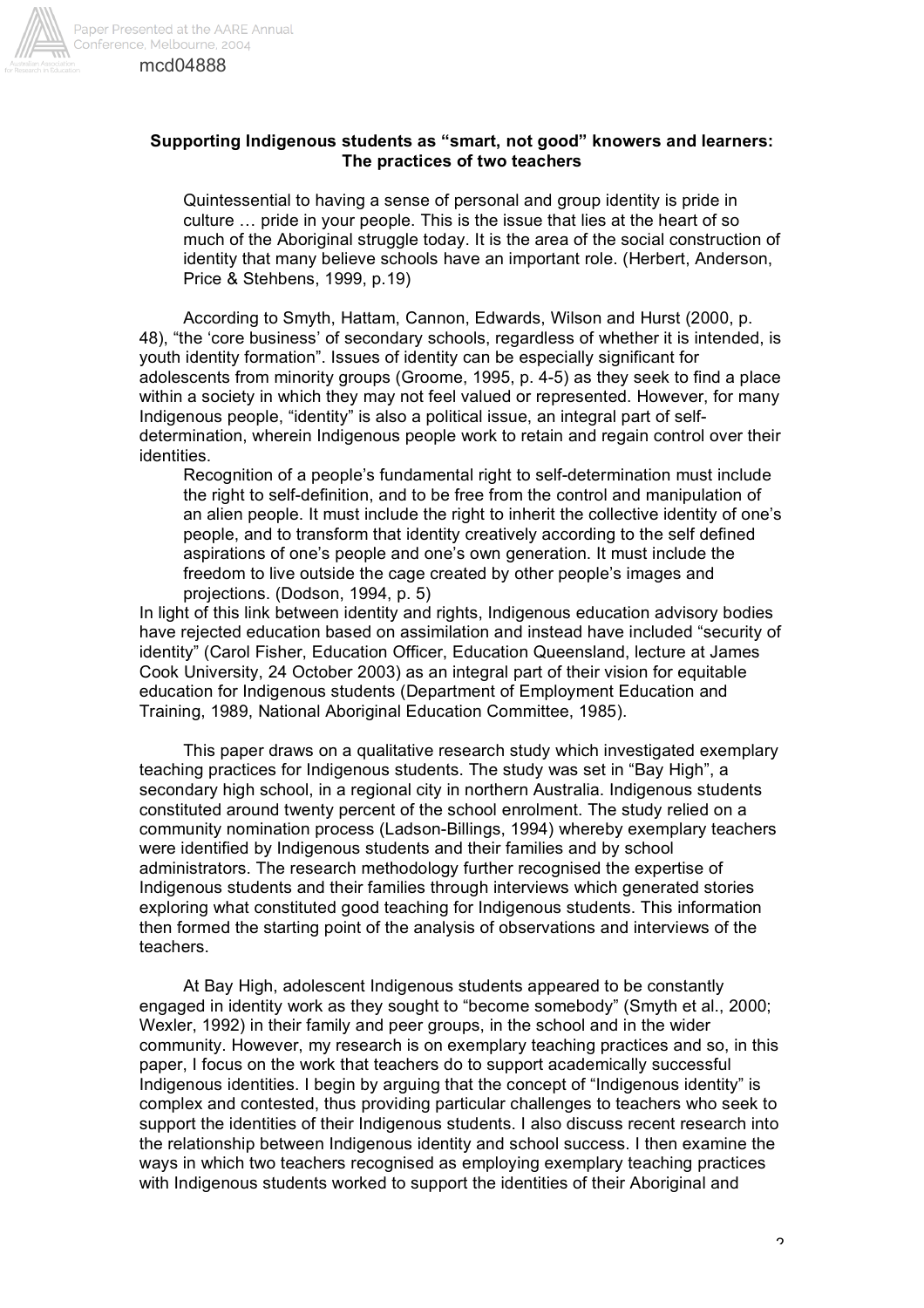

Torres Strait Islander students in ways which also allowed the students to take on identities as knowers and learners in their classrooms.

## **Indigenous identities: Complex and contested**

While pan-Aboriginality has played an important political role in the struggle for Indigenous self determination, Torres Strait Islander peoples and Aboriginal peoples have also asserted the diversity of their identities and cultures. Indeed the rejection of homogenised, essentialised Indigenous identities has been a feature of recent Indigenous scholarship as exemplified by Marcia Langton (1994) in her exploration of Indigenous representations in the media, by Aileen Moreton-Robinson (2000) in her critique of non-Indigenous feminism, by Gordon Bennett (1993) in his exploration of identity within his own artworks, and by Martin Nakata (1993) in his critique of the place of "culture" in Indigenous education policies.

The rejection of an essentialised, homogenised, reified Aboriginal or Torres Strait Islander identity is supported academically by post-colonial and post-structural critiques which have "stripped 'identity' as a concept from its elevated status as the fundamental inner core of 'me' or 'us', representing the true, inalienable self of the subject, individual or collective" (Ang, 2000, p. 2). However, as Ang notes,

no matter how convinced we are, theoretically, that identities are constructed not 'natural', invented not given, always in process and not fixed, at level of experience and common sense identities are generally expressed (and mobilized politically) precisely because they *feel* natural and essential.

While many Indigenous people have rejected essentialised, reified identities, there is also some suspicion about the ways in which non Indigenous academics have used post-structural and post-colonial critiques to negate any possibility of collective identity. For example, Linda Tuhiwai Smith (1999, p. 97) rejects the post-colonial focus on fragmented, multiple and shifting identities and Wendy Holland (1996, p. 105) reports that for many Indigenous Australians, cultural hybridity, as celebrated by post-colonial theorists, is an extremely sensitive issue given the legacy of past classifications of Indigenous people.

Mick Dodson (1994, p. 9) draws on post-colonial themes as he recognises that Aboriginality has been defined by the colonisers as "other", according to the needs of the colonising culture as it "plays with itself".

It is as if we have been ushered onto a stage to play in a drama where the parts have already been written. Choose from the part of the ancient noble spirit, the lost soul estranged from her true nature, or the aggressive drunk, alternatively bucking and living off the system. No other parts are available for 'real Aborigines'.

However, Dodson argues that, while dominant representations of Aboriginality have reduced it to a relational concept, Aboriginal people "have never fallen into the hypnosis of believing that those representations were our essence" (p. 9). Dodson recognises that there may be some strategic use of essentialism in Indigenous constructions of identity, but sees the practice of charging Indigenous selfrepresentations with 'essentialism' as yet another form of the politics of control (p. 10).

Ian Anderson (1997), in the ironically titled "I, the 'hybrid' Aborigine", is also critical of anti-essentialist critiques of Indigenous identity by non-Indigenous writers. He reports that Indigenous people mobilise aspects of racial discourse in their discussions of identity. Further, he acknowledges that "Aboriginal identities are formed within the context of colonial relations" and so it is inevitable that there are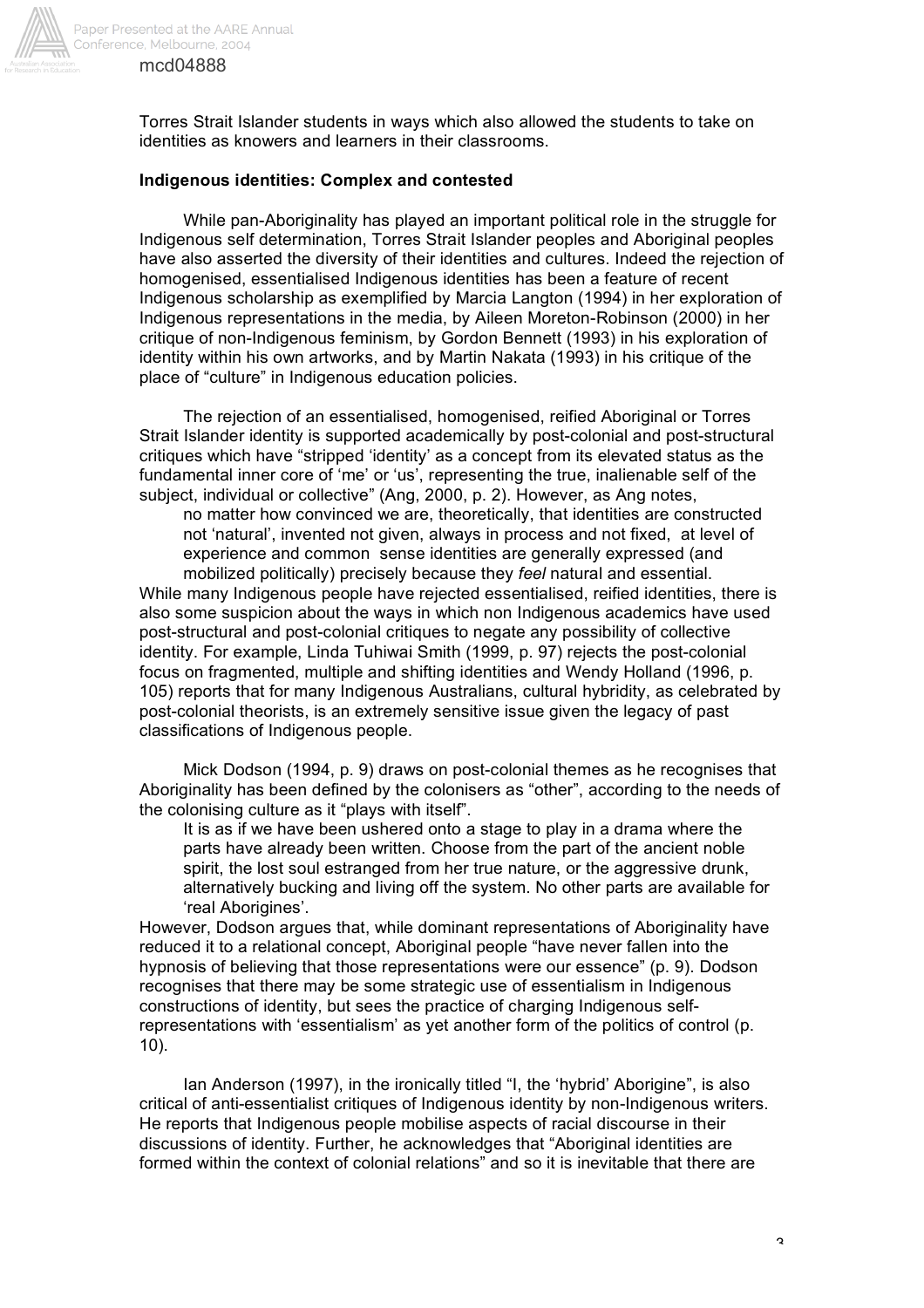

echoes of the hegemonic discourse of race in Aboriginal self representations (p. 11). However, for Anderson,

the very act of naming is an essentialising process. Even the most radical poststructuralist in attempting to dispense with essentialism in identity formation ends up essentialising non-essentialism. So we might expect that in forming identities Aboriginal people may 'essentialise'. The problem is not, as I see it, with essentialism, but with the type of essentialism. In a colonial context that emphasises invisibility and fragmentation, the task for Aboriginal people is to re-present themselves with a sustainable historised subjectivity. (p. 12)

As Tuhiwai Smith (1999, p. 97) argues, "fragmentation is not an indigenous project, it is something we are recovering from".

Given the significance of identity to Aboriginal peoples and Torres Strait Islander peoples, it is understandable that such an important issue would give rise to debate within Indigenous communities as well as in the wider community. While Indigenous people have contested, and continue to contest, imposed identities, Indigenous identity is also contested within and between Indigenous individuals and groups (Oxenham et al. 1999: Mudrooroo, 1997; Holland, 1996). This contestation was evident at "Bay High". Some of the parents had challenged the inclusion of poetry by Roberta Sykes in the Year 9 Aboriginal and Torres Strait Islander studies unit within the Social Science program. The Indigenous parent support group asked questions about a newly enrolled student who had identified as Aboriginal on the enrolment form. Students in day-to-day conversations accused others of "you think you're white", or being "too flash for us blacks". The ways in which Indigenous identity was considered and contested is evident in this discussion of Indigenous identities on television by three Grade 10 girls, two who identified as Aboriginal and one as Torres Strait Islander.

What about that chick on *Totally wild* Which one? The dark one with curly hair, der… She's a Murri? Her family's from TI. You related? No could be a "Haddon" What's her name? Can't remember – not Islander. I think her dad's white but I don't know if she identifies.

In this short discussion, the girls draw on physical appearance, family, name, place connections and self identity to assess Indigenous identity, referring particularly to the family knowledge of the Torres Strait Islander girl in the group.

While the concept of Indigenous identity is complex and contested and tied to issues of self determination, teachers concerned with providing equitable educational outcomes for their Indigenous students also need to consider the relationship between Indigenous identity and school success.

### **Indigenous identity and educational success in secondary school.**

There is a prevailing belief within Indigenous education that support for, and development of, strong Aboriginal identities and Torres Strait Islander identities will contribute to improved educational outcomes (Purdie, 2003; Herbert et al., 1999; Russell, 1999; Hudsmith, 1997; Groome & Hamilton, 1995). However, the connections are not always clear cut as evident in the study by Purdie, Tripcony,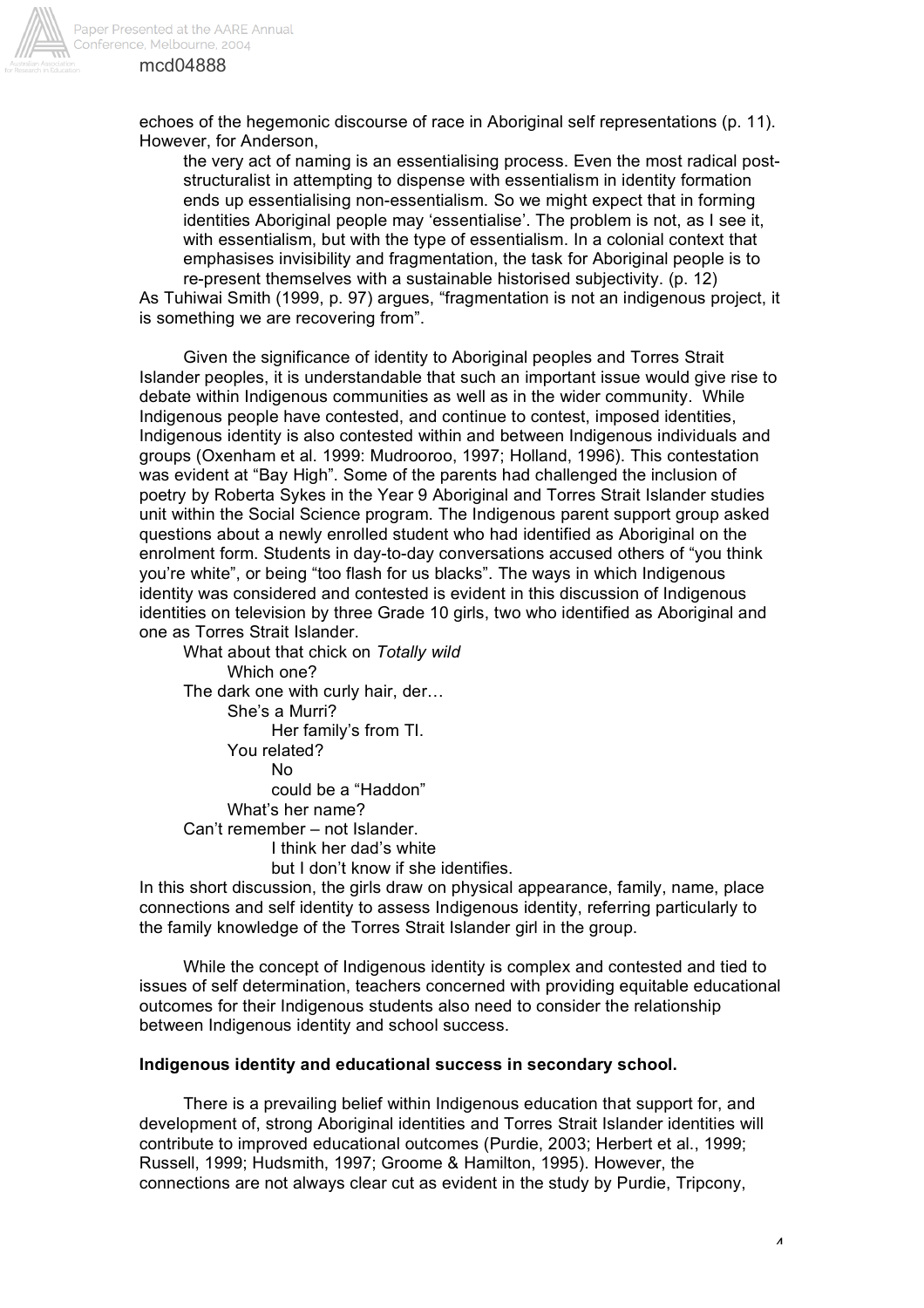

Paper Presented at the AARE Annual Conference, Melbourne, 2004

## mcd04888

Boulton-Lewis, Fanshawe and Gunstone (2000). This large scale study, based on consultations with students, parent/ carers, school principals and teachers in 44 primary and secondary schools across Australia, as well as self-concept survey data, examined the relationship between positive self identity and school outcomes for Indigenous students. The study found that the relationship between self-identity and school performance is complex (p. 46). Students in the study showed positive selfidentity as Aboriginal people or Torres Strait Islander people but their feelings about themselves as students were frequently ambivalent. Thus positive Indigenous identity "was not necessarily linked with successful educational outcomes" (p.36). Further, the study acknowledge that the social disadvantages experienced by Indigenous people, such as poverty, domestic violence, poor health and substance abuse, directly affect most Indigenous families and so will affect the self-identity of Indigenous students. However, they also argue that to develop positive self-identity as students, "Indigenous students need to perceive value in schooling" and experience school success (p.36). They suggest that there is a need to consider the interplay between the multiple aspects of students' identities, and so schools need to ensure all aspects of the identities of Indigenous students are valued and this means "that the identities of students as Aboriginal or Torres Strait Islander people need to be valued as much as their identities as students" (p. 45).

Mercurio and Clayton (2001), in a study of sixteen out of the forty six Indigenous students who had successfully completed the senior secondary certificate in South Australia, found that these students were able to "imagine" themselves in the role of "the successful student", "the Indigenous person", and "worker and citizen" and their success began with their acceptance or imagining of this persona (p. 104). Through narrative analysis of interviews with these successful students, Mercurio and Clayton found that the students described their own success in terms of "commitment, dedication and organization" and having high expectations of themselves (p. 101) plus support (also described as faith, belief and encouragement) from family, teachers and friends. While these students appeared comfortable and positive with their Aboriginal identity, they were also grappling with what it might mean and they frequently were called on to justify their identity. They had established clear goals linking the gaining of the senior certificate to their future aspirations. Several students identified the support of individual teachers and school administrators as important in supporting them as "the successful student". However, the data presented in Mercurio and Clayton's study provides limited evidence of how teachers and schools supported students in their imagining of "the Indigenous person" or the "worker and citizen". Indeed, much in this study suggests that success had little to do with school and classroom practices.

While the students in Mercurio and Clayton's study were able to integrate Indigenous, successful student and citizen/ worker identities within their persona, there is also evidence that, for other Indigenous students, the development of an identity as a successful student can be at odds with their identity as an Indigenous person. Reflecting the tradition of resistance theory as described by Willis (1983) in relation to working class males in the United Kingdom and the work of Obgu (1978) in the United States with what he termed involuntary minorities, it has been argued that Indigenous students when faced with an education which does not value their Indigeneity will take on an identity that adopts an oppositional position to school and to school work (Munns & McFadden, 2000; Folds, 1987). Based on a study set in an inner urban school where the majority of the students were identified as Aboriginal, Munns (1998) argues that this oppositional or resistant positioning is a rational response to an education which offers the "false promise of school success" (p. 178). Further, in this study, the oppositional position reflected the cultural themes of oppression and powerlessness within the community. The school was seen as part of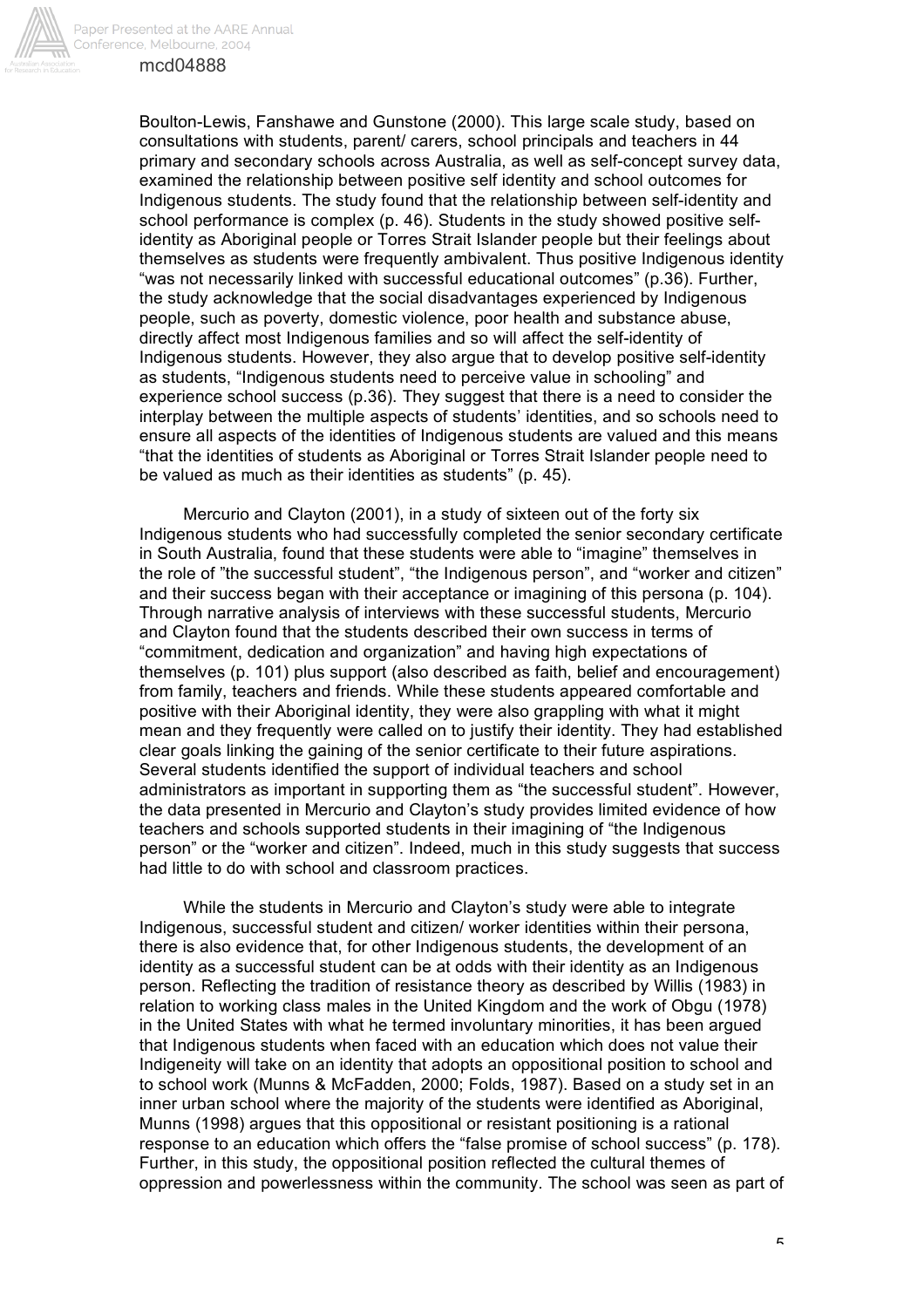

"the system" in which Aboriginal people struggled daily and the failure of schools to deliver educational results for the students was yet more evidence of the failure of the system to meet Indigenous needs. Thus, while families and the community were keen for the students to succeed at school, there was support and understanding for student opposition and resistance and a sense of solidarity in resistance (Munns & McFadden, 2000).

Associating Indigenous identity with opposition to school can mean that successful Indigenous students run the risk of being seen as "acting white" as described by Kevin Sirriss:

There is another problem for Indigenous kids achieving academically. For me, there was always the concern with what your Indigenous friends thought of you if you achieved well at school. The point I am making here is some Indigenous people might see that as acting white, you know? That has an influence on your cultural identity. …. If there is a black person doing all the top subjects, you get that stigma of acting white and being a coconut. … You know, black on the outside and white inside. (in Sirriss, Lenoy & Alloway, 1997, p.47) Purdie et al. (2000, p. 19) also reported that there was a culture of anti-intellectualism

among many of the students in their study, where doing well in school was seen as "being of little value or something to be ashamed of".

Certainly there was evidence of oppositional identities among the Indigenous students at Bay High. This was apparent in the retention rates to year 12 which, according to one of the deputy principals, was "not as bad as some places, but still pretty woeful". The Indigenous Community Education Counsellor reported that many of the students just reached "breaking point" and left. Families also talked of the tensions between the adult identity that the students had in their families and community compared to their adult-controlled identity at school.

At home, My girls are adults. They have a lot of responsibility. especially for younger children At school, they still have to ask a teacher and that gets their backs up and they won't do the work.

#### Mrs Jacobs, Torres Strait Islander parent

According to Ms Stephens, Indigenous students were involved in "finding their place" and that was more pressing than academic work.

I've got five children yeh, I need a psychiatrist and the two boys are at high school. When they get to high school it's all about survival. Academic work is way down the list. They've gotta establish themselves, gotta find their place. For Murri kids, that means dealing with racism and it's especially hard for the fair ones. I really see that with Mikey. My children know why a good education is important and they've got plenty of role models.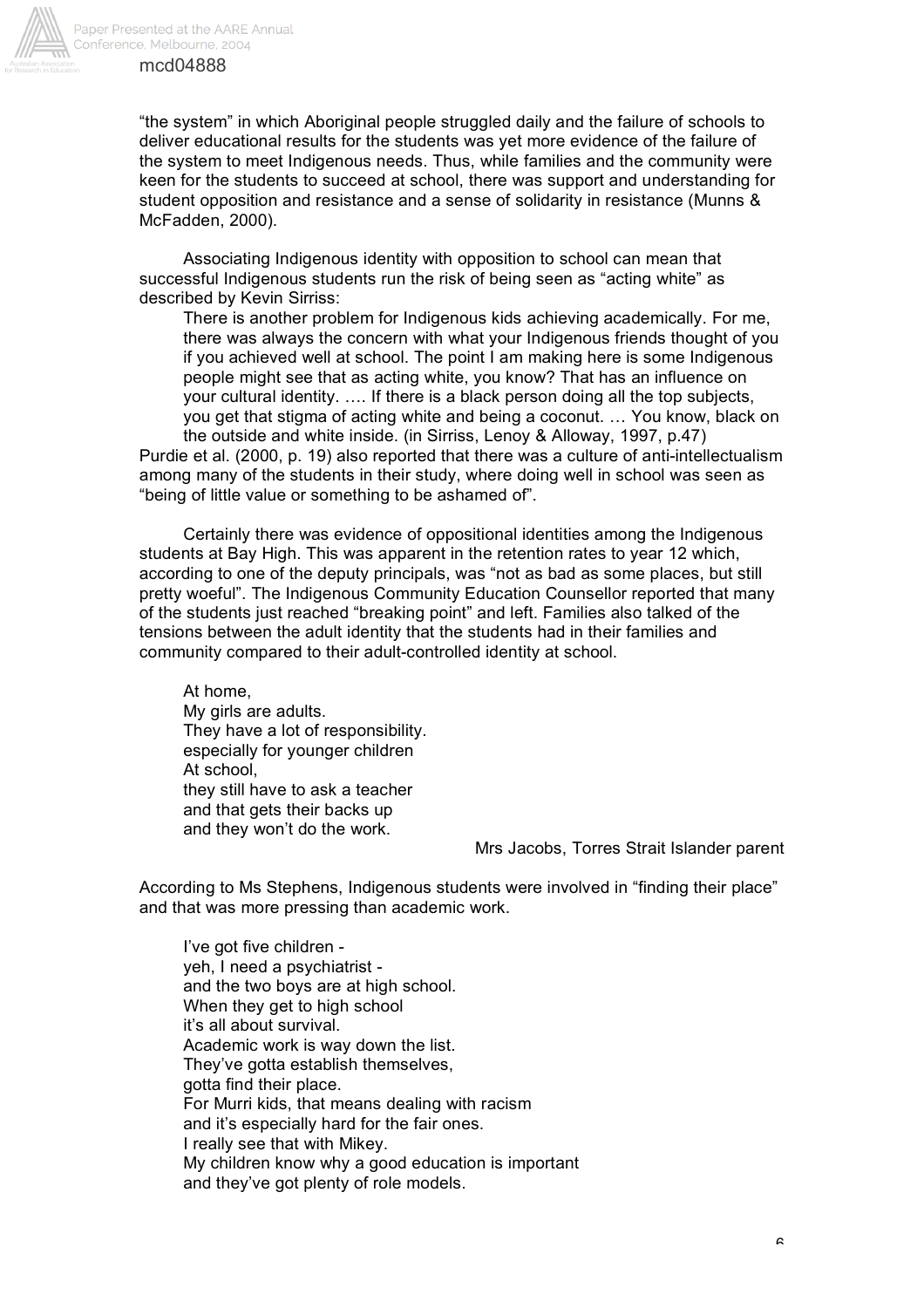

#### But in high school?

I think all their energy goes to getting through the day

Ms Stephens, Aboriginal parent

Most of the students interviewed in this study claimed that it was acceptable to do well at school as long as students did not "big note" themselves, or position themselves as "too good for us blacks". While students wanted to do well, they reported putting on a show of resistance so "they don't say you're sucking up". Students worked to avoid being seen as "sucks". It was fine to be "smart", but not to "be good".

The studies by Mercurio and Clayton, Purdie et al. and Groome and Hamilton all highlight the diversity of Indigenous youth identities and so challenge the notion of a homogenised, fixed, unitary Indigenous identity within school contexts. They report that there was a both a wide range of perceptions about it meant to be Aboriginal and a wide range of approaches to the formation of cultural identity (Groome & Hamilton, 1995, p. 34), that there was diversity in the ways that students conceived, comprehended, envisioned and therefore lived their Aboriginality (Mercurio & Clayton, 2001, p. 80), and that Indigenous self-identity was "dynamic and multifaceted" (Purdie et al., 2000, p. 45). The diverse nature of Aboriginal identities and Torres Strait Islander identities was also evident at Bay High. Students and families drew on a variety of themes in constructing their identities, including place, both traditional country or island and particular missions or reserves, language, family affiliation, sporting prowess and political activism. Many also claimed multiple Indigenous identities, e.g., Kunggandji and Bindal, or Aboriginal and Torres Strait Islander. Many families also acknowledged their non-Indigenous family connections.

## **Challenges for teachers**

Ang (2000, p. 2), drawing on the work of Stuart Hall, reminds us that "while we may have discarded 'identity' in theory, we cannot do away with cultural identities as real, social and symbolic forces in history and politics". And, while Indigenous identities may be *constructions*, dynamic, changing, multiple and diverse, it appears that they need to be viewed by teachers as real, social and symbolic forces which Indigenous youth draw on in the process of "becoming someone" within and against the context of the classroom and the school (Smyth, et al., 2000, p. 76). However, "both the necessity and 'impossibility' of identities" (Hall quoted in Ang, p.2) provides particular challenges to teachers working to support Indigenous students as they become somebody. Rather than working with some pre-determined notion of what it is to be Indigenous, teachers need to provide the conditions in which students can be proud of their Indigeneity and at the same time, determine what that might be for themselves in their particular family and community contexts. Thus, supporting Indigenous identities involves teachers in both valuing Indigenous cultures and, at the same time, providing opportunities for diverse ways of being Indigenous. As well, they need to value Indigenous students as knowers and learners within the context of the classroom in ways that are consistent with the students' diverse Indigenous identities.

## **Supporting Indigenous students as knowers and learners: Exemplary practices**

The two teachers featured in this paper had been identified as exemplary through a community nomination process which relied on the expertise of Indigenous students and their families as well as the school administration and the Indigenous Community Education Counsellor at Bay High. These teachers were well regarded by Indigenous students and their families and, based on school records, Indigenous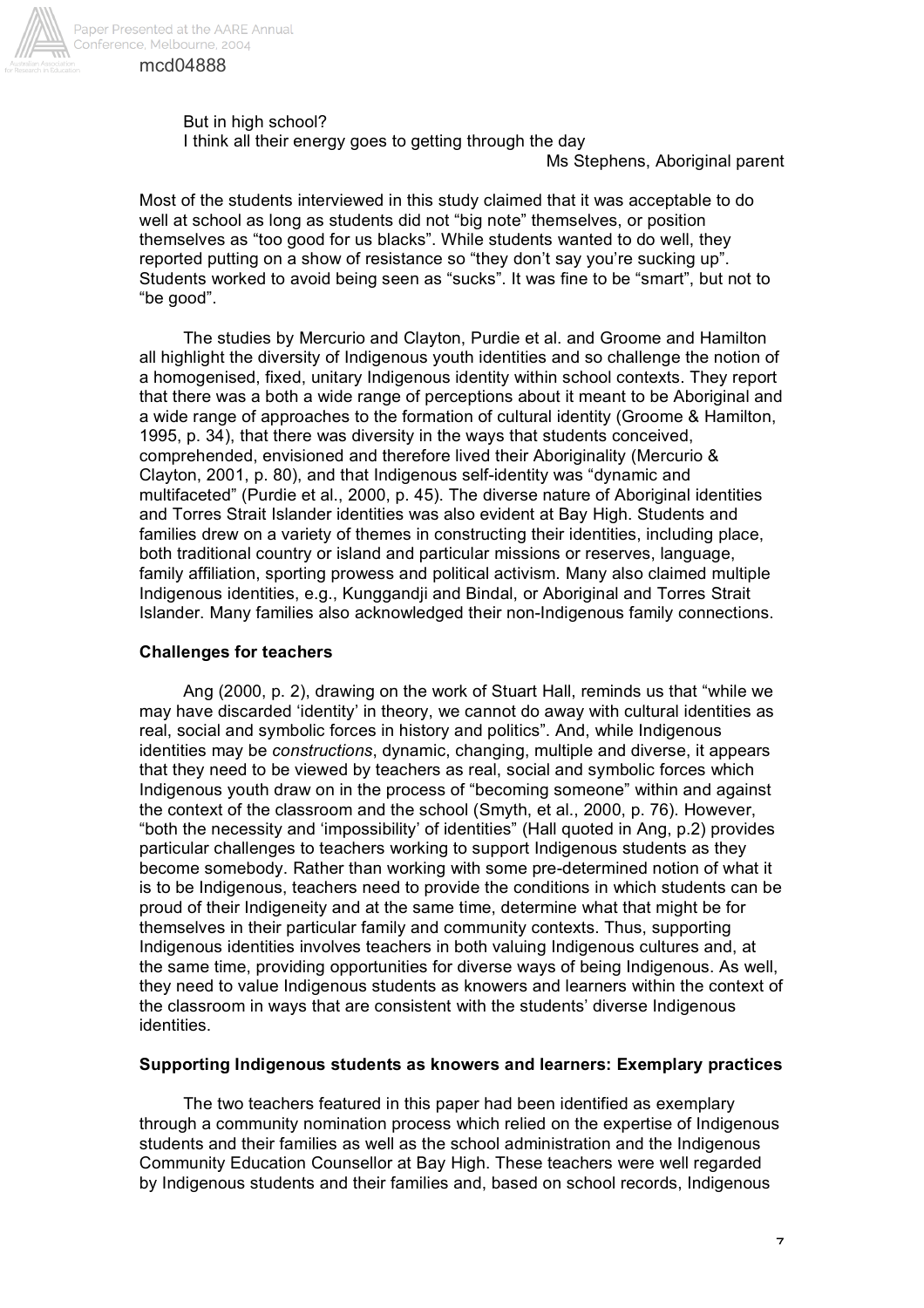

students in their classes were achieving high levels of academic success. Mr Morgan was a Maths teacher with thirteen years teaching experience, including five years at Bay High. Ms Parkinson had taught business and legal studies for four years, including two years at Bay High. Neither was Indigenous. Indeed, there were no Indigenous teachers at the school. Interviews with Indigenous students and families revealed ways in which they perceived these teachers valued Indigenous peoples and cultures and supported the students' Indigeneity. Interviews with the teachers and observations in classes provided data on the ways in which teachers both understood and practiced the support of the Indigenous students in their classes.

The interviews with students and families supported the many other research studies that have highlighted the importance of positive personal relationships between Indigenous students and their teachers (see, for example, Harslett, 2000; Herbert, et al, 1999; Munns, 1998; Hudsmith, 1992). This was frequently expressed as liking Indigenous students as a group and through the ability to share a joke with students. However, the students and families in this study also acknowledged that positive personal relationships were insufficient unless supported by appropriate learning or "work".

You can tell she likes us Murries. Her family is real rich but but she'll have a laugh with us. Still makes us work but.

Grade 9 students

You can tell that Dennis likes my kids. Not just my kids, the Black kids. I see him at homework program laughing up with the kids. But they still seem to be doing lots of learning.

Mrs Simpson, Aboriginal parent

Word of mouth (or the Murri grapevine as the families and students described it) and endorsement from the Indigenous Community Education Counsellor meant that Indigenous students entered these teachers' classrooms prepared for a positive experience and expecting to learn.

The teachers acknowledged the value of positive personal relationships with the students but were more focused on what could be termed "pedagogical relationships" (Hatton, Munns & Nicklin Dent, 1996, p.41) whereby academic achievement is seen as an outcome of the relationships between teachers, students and community.

Oh, I get on well with the students and their families. Considering the racism that some of them cop that's important, but from my point of view getting good learning outcomes, that's how I want to show I care, making a difference for their future.

Mr Morgan

I was surprised how well I get on with the Indigenous students and their families.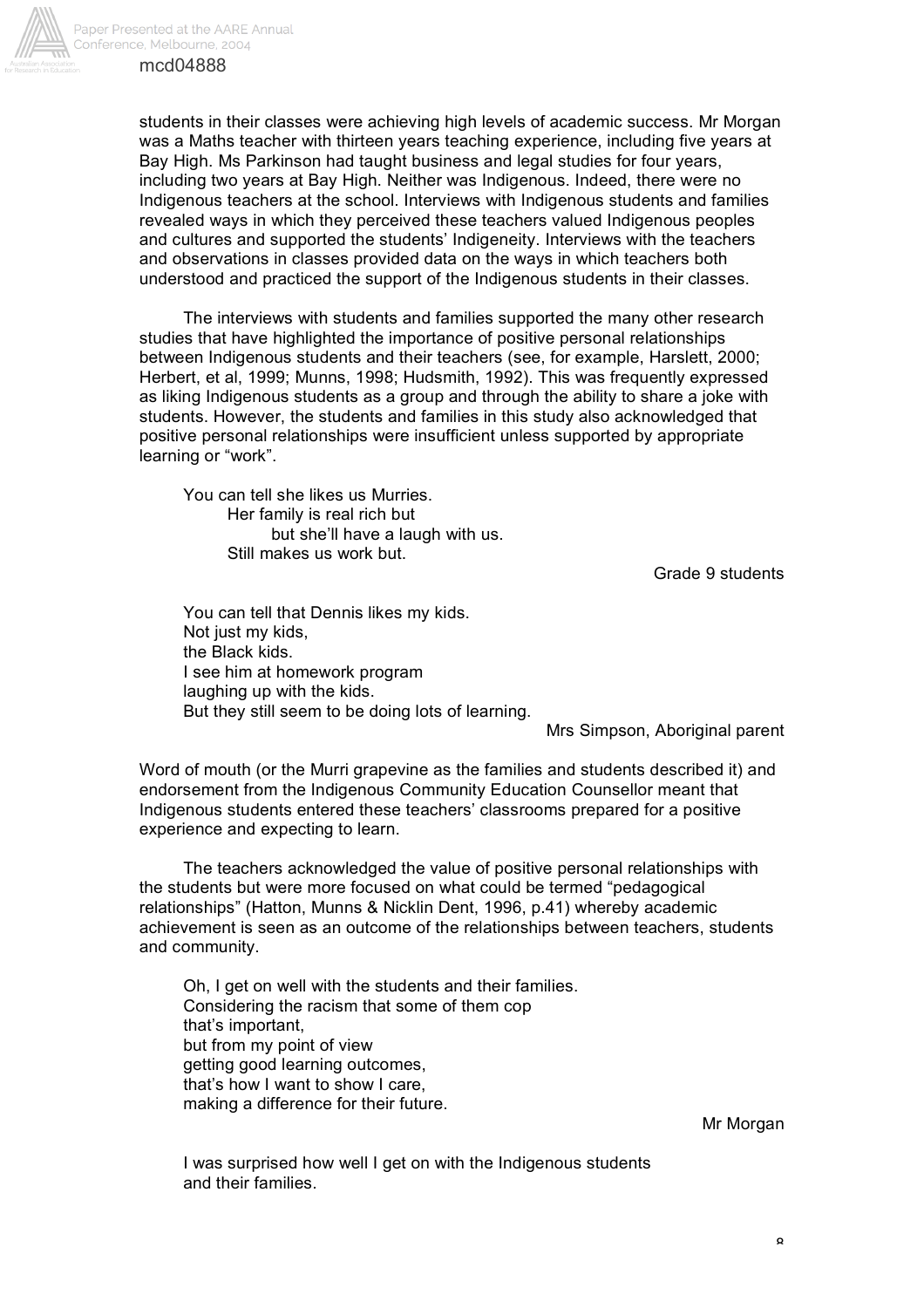

Paper Presented at the AARE Annual Conference, Melbourne, 2004 mcd04888

> My background is so, so different. But I have had to kind of steel myself, get stronger, get tougher, to insist that they put in the work and get the results they are capable of.

> > Ms Parkinson

Students and families also identified these teachers as valuing Indigenous cultures, although this was built on the premise of positive relationships with the students and their families. "You can't like the culture if you can't like us" (Mrs Jacobs, Torres Strait Islander parent). To do this, they evoked two criteria. First, the teachers participated in Indigenous programs in the school. Mr Morgan and Ms Parkinson were involved in the homework program organised by the ASSPA (Aboriginal Student Support and Parent Awareness) committee, they played various roles in organising NAIDOC (National Aboriginal and Islander Day Observation Committee) week activities and also participated in weekend study skills camps organised for Indigenous students. Second, each teacher spent time with and showed respect for Josie Abraham, the Indigenous Community Education Counsellor, a factor mentioned by eighteen out of twenty one of the families interviewed.

Mrs Abraham and Miss Parkinson have lunch together sometimes and they talk all the time so you know she knows what's going on and Mum knows her now through Mrs Abraham

Grade 9 students

I go up to the school in the side way to see Josie and Dennis is often there just sitting. listening. That says a lot.

Mrs Wilson, Aboriginal grandparent

While the students' families valued the inclusion of Indigenous studies and Indigenous perspectives in the curriculum, the families saw this mainly in terms of the compulsory Year 9 social science unit in Aboriginal and Torres Strait Islander studies and were unsure of the possibility of Indigenous perspectives in the subjects taught by Mr Morgan and Ms Parkinson. The students themselves were somewhat ambivalent about the inclusion of Indigenous issues in the curriculum, as indicated in the following story told jointly by four Grade nine students, two boys who identified as Aboriginal, a girl who was a Torres Strait Islander and a girl who identified as both Aboriginal and Torres Strait Islander.

Some teachers make you shamed because they think you're going to know cultural things and when you don't they're disappointed and have to give out a worksheet instead of you doing their job and they'll ask you stupid questions like about bush tucker.

Remember when Jonesey asked you what your skin name was.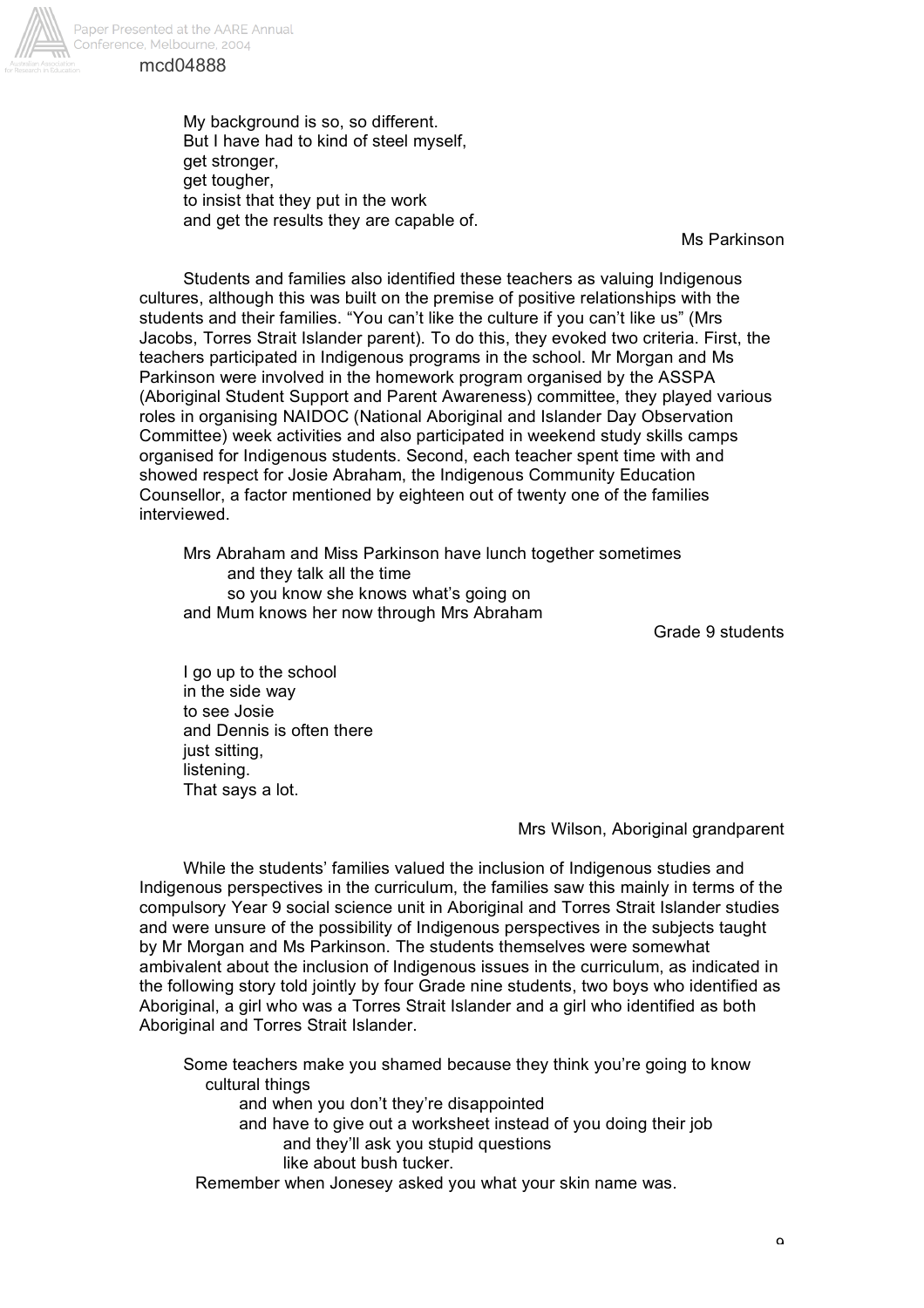



Yeh yeh! and then he cracked a shit because I swore him "What sort of fucked question is that?" I didn't know what he was goin' on about. But Mum did. She explained it to me and about our family totem from Nan's side. But she was mad too because skin name isn't how we talk here. It's more a Territory thing.

Yeh and when we have NAIDOC

you can tell some teachers think it's crap

Yeh like most times they can't wait for the end of the lesson,

but once it's NAIDOC,

they bitch on about losing class time

and have that real bored look on their face.

Like we're proud of our culture,

but sometimes the other kids jar you up

like when we have dancers they'll say

"You dance in a fuckin' skirt, you gay native"

but this year we had Ms Parkinson after the dancers

and she told everyone about how great it was

and how much she had paid to see our dancing in some big theatre in Brisbane

and said about all the different people who were there

and talked about how some people were making heaps doing – What she call it?

Cultural tourism

.

Yeh then later on she brought in an article about Tjapukai theatre and we had to work out what sort of jobs they'd need.

In this story, the students resist constructions of identity imposed by teachers. At the same time, they indicate how the other students in the school can inhibit their opportunities to take up Indigenous identities in class contexts. However, they also show how Ms Parkinson worked to value Torres Strait Islander dancing and also link the experience to further learning in business studies by making use of an article about Tjapukai theatre, an example of cultural tourism well known in the region.

Both teachers claimed to do little on Aboriginal culture and Torres Strait Islander culture, as indicated by the following from Ms Parkinson.

It's hard to incorporate Aboriginal culture or Torres Strait Islander culture in business studies. I mean it is an artefact of capitalism. What I do is keep an eye out for news items where Aboriginal people are involved in things to do with business. I'll cut articles and jobs from the newspapers to help the Murri students see where it is relevant to the community Like when there's talk about the need for financial skills in community organizations. And I'll say to them, "You could do this" "You could fix that" "You could make a big difference if you understand commerce".

But I have to be careful and do a lot of it on the quiet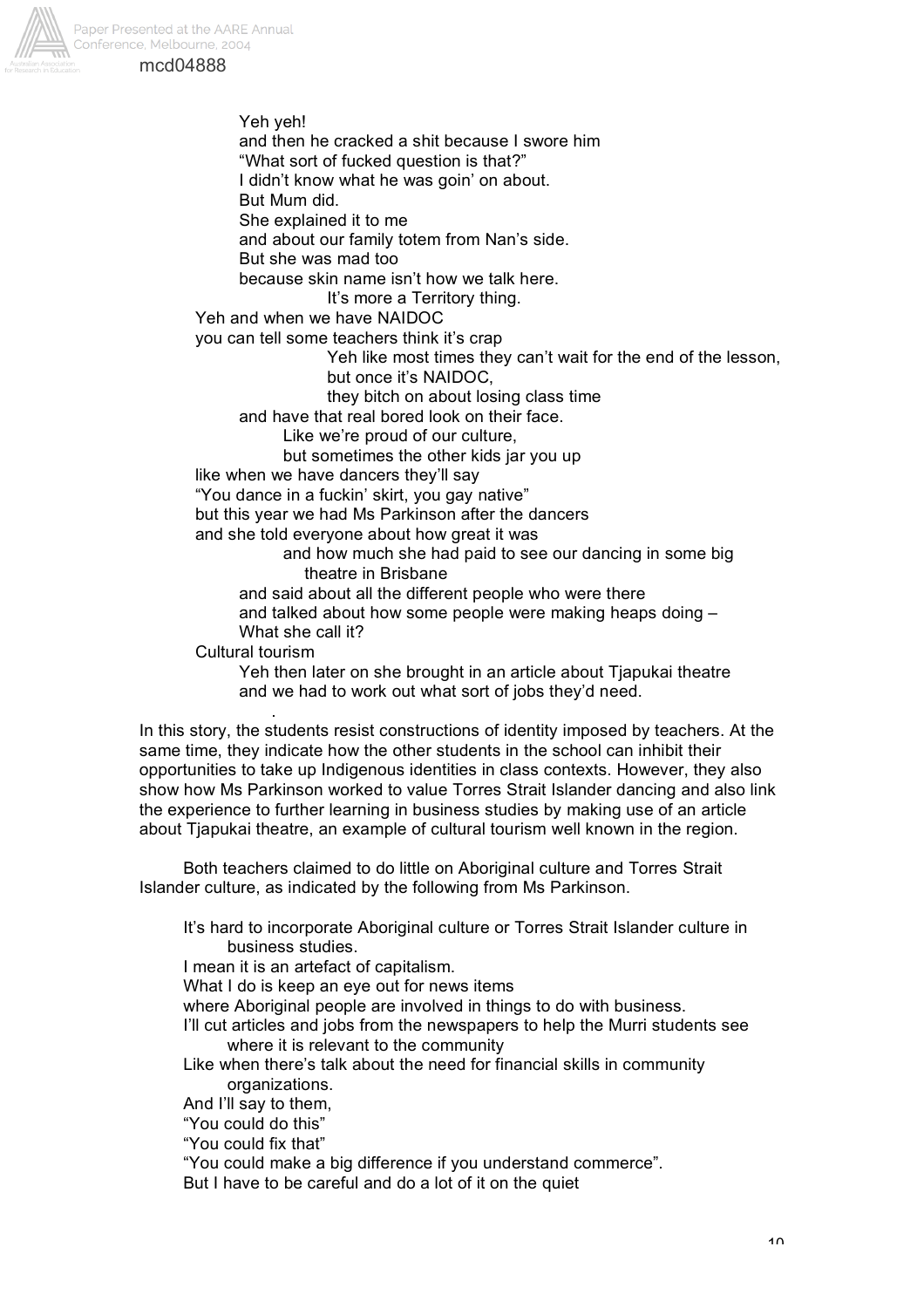

Conference, Melbourne, 2004 mcd04888

> because a lot of the articles refer to the failure of Indigenous people to manage finances according to government guidelines and that would confirm the stereotypes among the other students.

Classroom observations showed that the teachers incorporated Indigenous perspectives more frequently that they acknowledged, as Ms Parkinson's discussion above suggests. For example, in Ms Parkinson's Grade 9 class, students were required to undertake an assignment around the hiring of staff from both the job applicant's and the employer's point of view. The class worked in friendship groups and each group received a different package of three jobs, including job descriptions, advertisements and selection criteria, as the basis for their work. Two of the groups included Indigenous students. In their group packages, Ms Parkinson included one job which required knowledge of Indigenous cultures and ability to communicate with Indigenous people as well as a statement in the job advertisement that Aboriginal and Torres Strait Islander people were encouraged to apply. (Other groups' jobs included other employment equity groups.) These jobs sparked much debate among the Indigenous and non-Indigenous friends in each group and students were encouraged to evaluate equity employment policies and strategies. The Indigenous students began to recognise that they had specific knowledge and skills that were not available to their non-Indigenous peers.

Miss, could I put I speak Creole in my resume? Sure, many employers see being bilingual as an advantage. Bilingual? Yes, being able to speak two languages.

Hey, Rose. We're bilingual. Deadly, eh.

In general class discussion, Ms Parkinson emphasised that the ability to work across cultures was becoming more important in a globalised job market. She highlighted how much learning was involved in developing cross-cultural competency so helping the Indigenous students position themselves as experienced cross-cultural learners and knowers.

Ms Parkinson and Mr Morgan also worked with the Indigenous Community Education Counsellor and Greg Langley, one of the Aboriginal parents, to develop a series of learning activities for their Grade 10 business studies and maths classes based on stolen wages, a frequently occurring discussion point in the community around the school. The issue of stolen wages was a direct consequence of Indigenous people living "under the act". The act was in reality a series of Queensland parliamentary acts dating back to 1897. Although ostensibly aimed at "protecting" Indigenous people from the effects of colonisation, the acts also restricted their economic, cultural and civil rights. The act allowed employers to pay Indigenous workers much lower wages than legislated for the rest of the community and also allowed a raft of minor bureaucrats to place any proportion of wages earned into trust accounts over which Indigenous people had no control (Kidd, 1997). Greg Langley was working with local elders to obtain compensation for their stolen earnings. The activity sequence began with a general problem: "What would happen if you weren't paid the proper rates of pay?" "Would it matter if it was a long time ago?" Students had an opportunity to discuss issues of principle before the example from recent Indigenous history was introduced. These activities were particularly valuable for three of the Grade 10 boys who were able to maintain their preferred personas as "radicals" while still engaging in considerable learning in maths as they worked to determine what would be an appropriate level of compensation. Martin, a Torres Strait Islander, told the class about his great grandfather being paid "second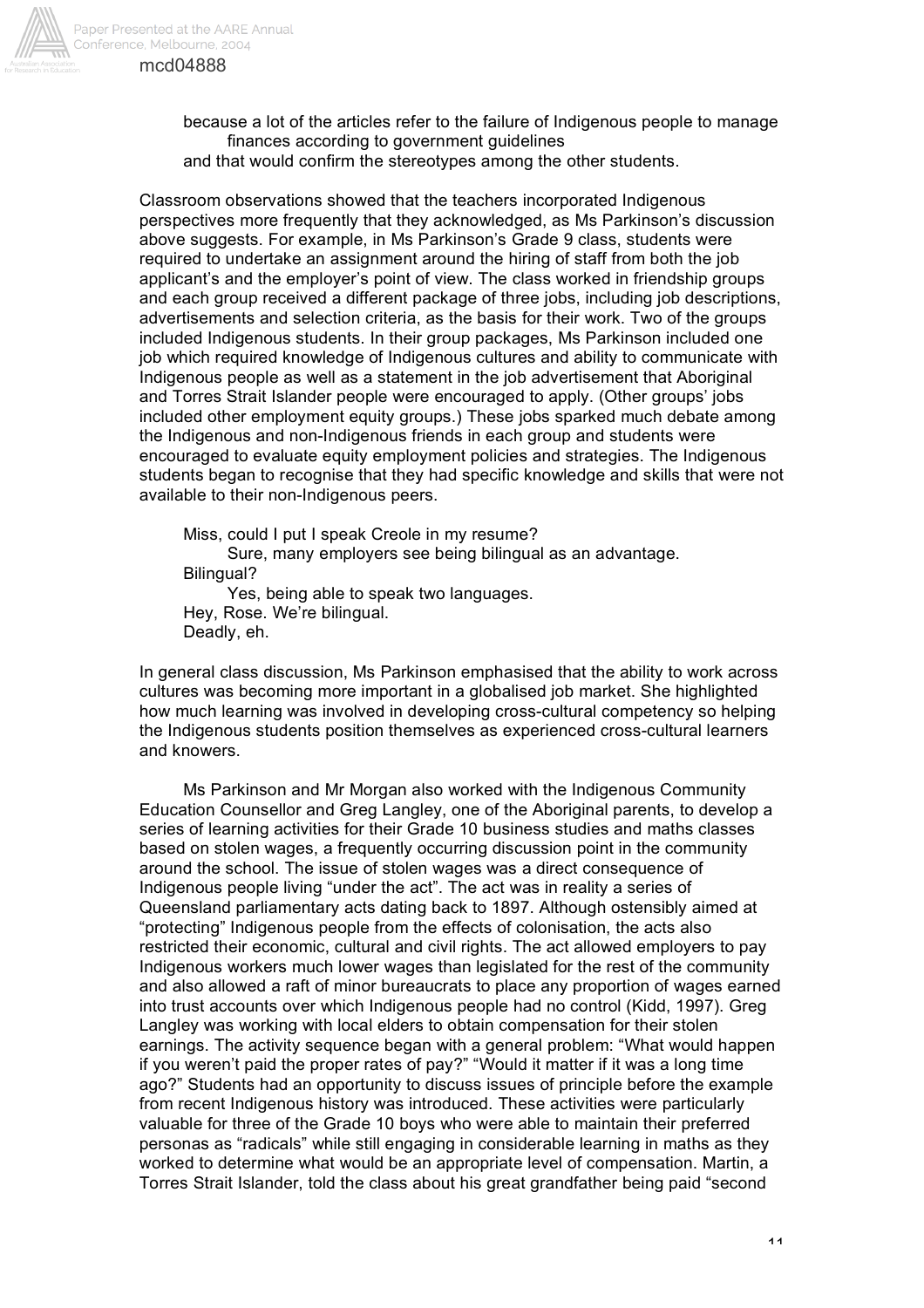rate" wages while in the army in the second world war. Clint reported how his great grandfather was expelled from Palm Island for striking for wage justice. The boys had a competition between themselves and others in the class to see who could work out the "best" formula for calculating compensation, frequently referring to this as "screwing justice out of the government" and aligning themselves with a tradition of Indigenous activism.

Ms Parkinson and Mr Morgan recognised that the identity positions Indigenous students took up in their classes would be influenced by how they were positioned and how they positioned themselves beyond their classrooms. They were particularly conscious of the resistant identities adopted by some of the Indigenous boys in their classes. Each teacher tried to find ways that these resistant students could take identities as learners and knowers.

You have to forget turning them into "good" students. They have already rejected that role in front of their peers and you need to remember that peers and family are much more important than we are in how the kids see themselves.

Ms Patterson

In the following lesson segment, reconstructed for observation and journal notes, Mr Morgan provided opportunities for one of the Indigenous boys, Kelvin, to take up a position as an expert problem poser and solver in ways that were consistent with other aspects of Kelvin's identity.

*This Grade 9 maths lesson began as one of those lessons that initially made me wonder why Mr Morgan had been recommended for this study.*

*"Open your textbooks to page 87.*

*Read the paragraph under the heading "Time zones" please, Amanda. Look at the blackboard.*

*We'll do exercise one together…..*

*Should we do the next one together.*

*Right …*

*Now, you try the remaining ones for yourselves."*

*Students began working individually, but as was the usual pattern in Mr Morgan's classes, they gradually moved into various patterns of working – individually, in pairs or in threes. Mr Morgan spoke quietly to Ricky assuring him that his absence the previous week would not hinder his ability to do these exercises, he then threaded his way to the back of the room, asked Miranda if she was feeling better, responded to Gavin's procedural question before returning to his desk at the front of the room.*

*"Mr M, Sir!" "Kelvin?" "How does this stuff work? Like for the superbowl?" "The superbowl?" "Yeh, like betting on the superbowl?" "You know I don't gamble, Kelvin." "Yeh, but we could make a killing." "Yeh." "Yeh."*

*"Could we, Sir?"*

*The room erupted into a chaotic series of discussions about the possibility of using time zone differences to make money betting on the superbowl which was on in the*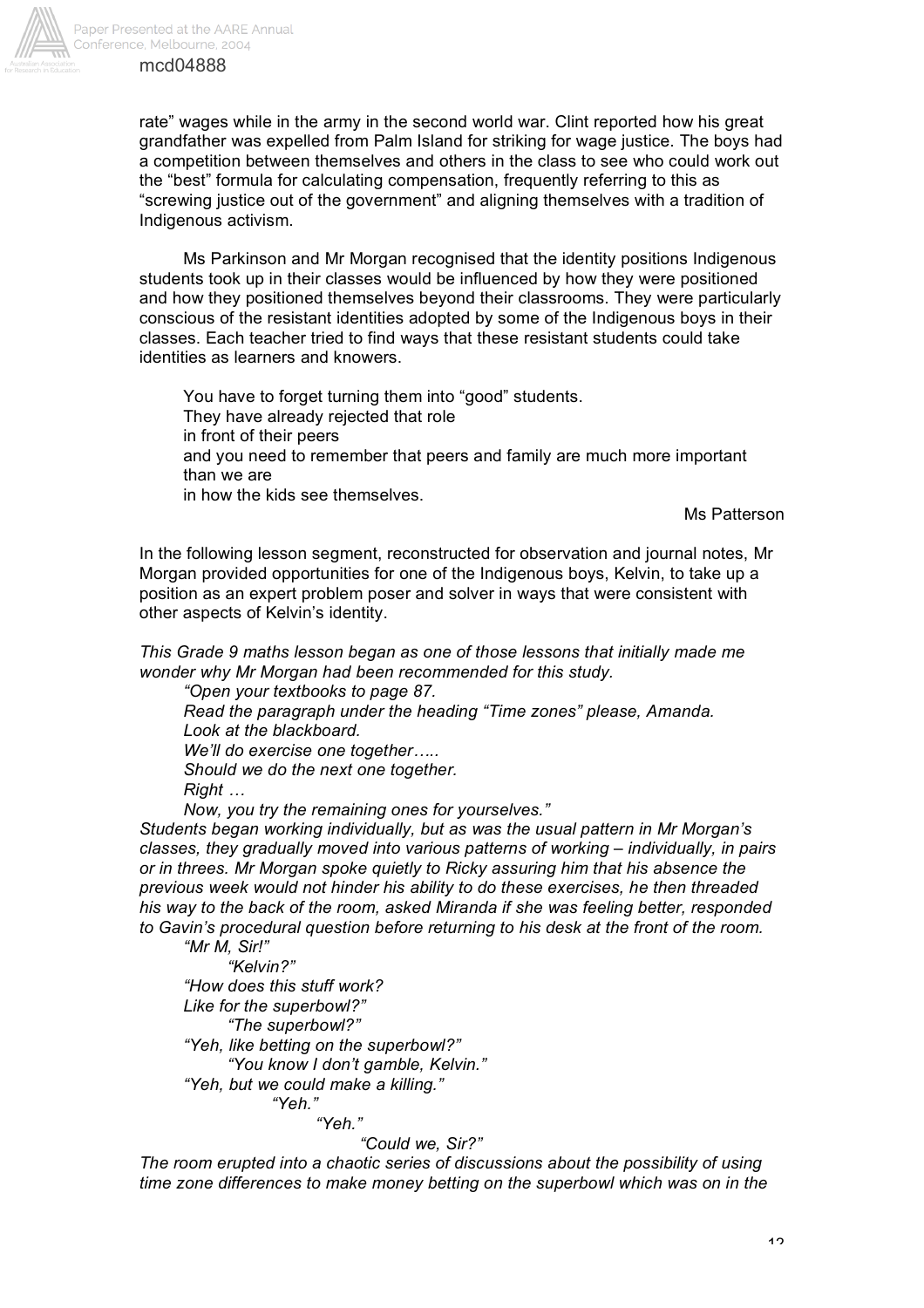

*next couple of days. Mr Morgan announced. "Right, you've got five minutes to really think this through". Some of the students continued with the textbook exercises, others kept talking through this money making possibility. Kelvin, and two other Indigenous students, Marley and Beryl used the blackboard to try to solve this problem. I could see a rough map of the Pacific emerge and chalk lines going from Australia to the USA and between the east and west coasts of Australia.*

*"Mr M, what about when you phone?"*

*"Well, what about when your Auntie went to that Indigenous education conference in Canada?*

*Did you phone her?"*

*The three students did some more discussion. Mr Morgan worked with another group of students, then Beryl turned to him and announced,*

*"Looks like we'll still need jobs, Sir."*

*"Yeh, it ain't going to work."* 

*"Still, if you know what time the game starts here, you could work out what time it would be where they are playing."*

*"Yeh, sir, that affects form."*

*The group went back to the board to work on this problem together.*

*"We've got it under control now, Mr M."*

*"Do you think you could explain it to some of the others." "No problem-oh. I am the man."*

*Beryl glared.*

*"We are the man."*

*Mr Morgan then announced to the class that Marley, Beryl and Kelvin were going explain how they worked through their decision about using time zones as a gambling aid and invited students to compare their thinking to that of Marley, Beryl and Kelvin. Eight students came up to the blackboard to hear the explanation.*

Kelvin was overweight and had diabetes and the stereotype of the successful Aboriginal sport star was not available to him. Instead, he had worked to establish himself as the "sporting expert" among his peers, a position he validated through his success at "picking winners". He combined the sporting expert identity with his Indigenous identity by displaying particular expertise in Indigenous sports people. In this lesson, Mr Morgan tapped into Kelvin's sporting expert identity as well as his "radical" identity to engage in mathematically thinking. He used his knowledge of Kelvin's family to provide additional useful information as the students worked through the problem that Kelvin himself had initiated. He acknowledged the educational expertise in Kelvin's family. Rather than requiring Kelvin to take up a position of "good student", he provides a context where Kelvin can extend and display his mathematical expertise in the context of his identity as Indigenous sporting expert.

It is important to see this lesson segment in the context of Mr Morgan's ongoing work with the students. Mr Morgan expressed concern that Kelvin's delight at picking winners would lead him to see gambling as a viable way of making a living and so throughout the year he included mathematical exercises examining the costs of gambling. These were presented in ways by which Kelvin could announce in class "I'm too smart to be sucked in by this keno thing. Murri'd be mad to give money to those whitefellas", thus maintaining a resistant Indigenous identity. It should also be noted that the self selected groups, the opportunities to turn mathematical exercises into personally relevant problem solving sessions and for peer teaching were all regular features of Mr Morgan's classes. While in this story, the students worked through the problem themselves, Mr Morgan also provided structured support to ensure students did understand the mathematical concepts necessary to be "smart"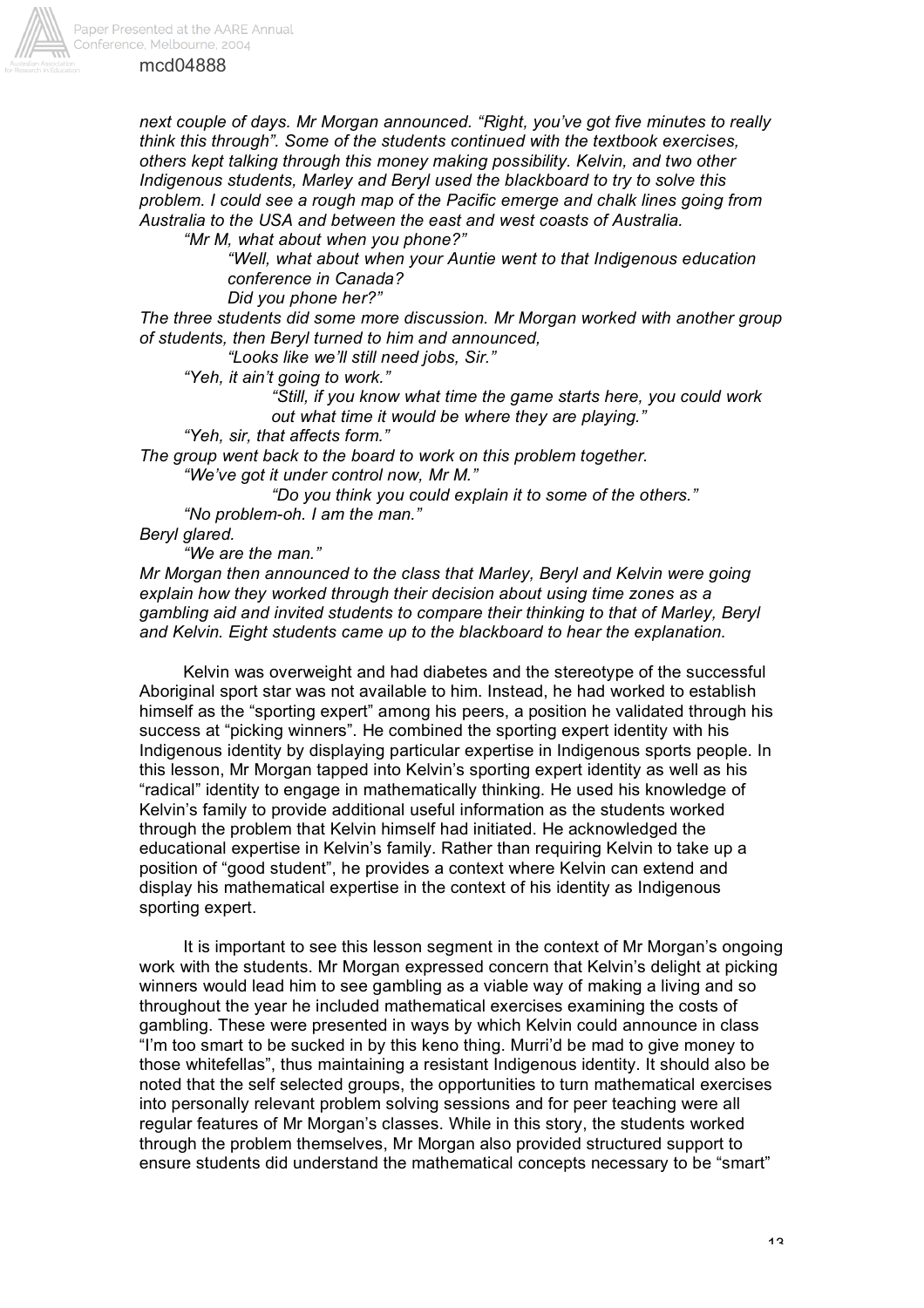

at maths. As well, my observations show that the opportunities taken up by Kelvin in this lesson were shared equitable among the students in Mr Morgan's classes.

## **Conclusion**

mcd04888

Ms Parkinson and Mr Morgan recognised their responsibility in assisting their Indigenous students take up identities that were both Indigenous and academic. However, their understanding of the Indigenous identity involved them in seeing the students in multiple ways, constantly moving between the individual interests and needs of the student, their family connections and contemporary Indigenous life. Their understanding of the students was informed by their knowledge of the students' family contexts and recent local history, particularly developed through their close professional relationship with the Indigenous Community Education Counsellor. In addition, they recognised the racism experienced in the Colonial Bay region in which they worked, and the ways in which a history of racialisation impacted on the identity positions available and taken by students. Thus, part of their work was helping students negotiate the competing identity positions offered and contested among their fellow classmates. They recognised that the identity positions Indigenous students took up in their classes would be influenced by how they were positioned and how they positioned themselves beyond their classrooms. They understood that many Indigenous students, particularly the boys, had already taken up oppositional or resistant identities and it would be counterproductive to try and turn them into "good students" or "sucks". Instead they worked with the resistance to help position these students as knowers and learners, problem posers and solvers, smart rather than good. Indeed they were able to provide opportunities for critical examination of aspects of Australian society through their incorporation of the students' "radical" identities.

The research showed that the practices of these two remarkable teachers were multi-dimensional, nuanced, situated and informed by an understanding of the complex dynamic interactions between race, history, school structures, peer relationships and Indigenous aspirations. While both Mr Morgan and Ms Parkinson recognised that the work of individual teachers alone could not overcome the many social and structural factors that limited the educational opportunities of Indigenous youth, they were determined to make a difference within their own classrooms at least. Indigenous students achieved consistently higher grades in Ms Parkinson's and Mr Morgan's classes than they did in their other classes and they achieved higher grades than Indigenous students in the same subjects in other classes. However, it appears they were able to achieve these results in the context where diverse Indigenous identities were also supported. Thus, through their practices, Ms Parkinson and Mr Morgan intentionally challenged the reproductive tendencies of schooling and created spaces where Indigenous youth could challenge "commonsense" about themselves (Weis & Fine, 2001), where they could be "smart" Indigenous knowers and learners.

## **References**

- Anderson, I. (1997). I, the 'hybrid' Aborigine: Film and representation. *Australian Aboriginal Studies, 1997*(1), 4-14.
- Ang, I. (2000). Identity blues. In P. Gilroy, L. Grossberg & A. McRobbie (Eds.), *Without guarantees: In honour of Stuart Hall* (pp. 1-15). London: Verso.
- Bennett, G. (1993). Aesthetics and iconography: An artist's approach. In U. Krempel (Ed.), *Aratjara: Art of the first Australians* (pp. 85 – 91). Dusseldorf: Kunstsammtung Nordrhein-Westfalan.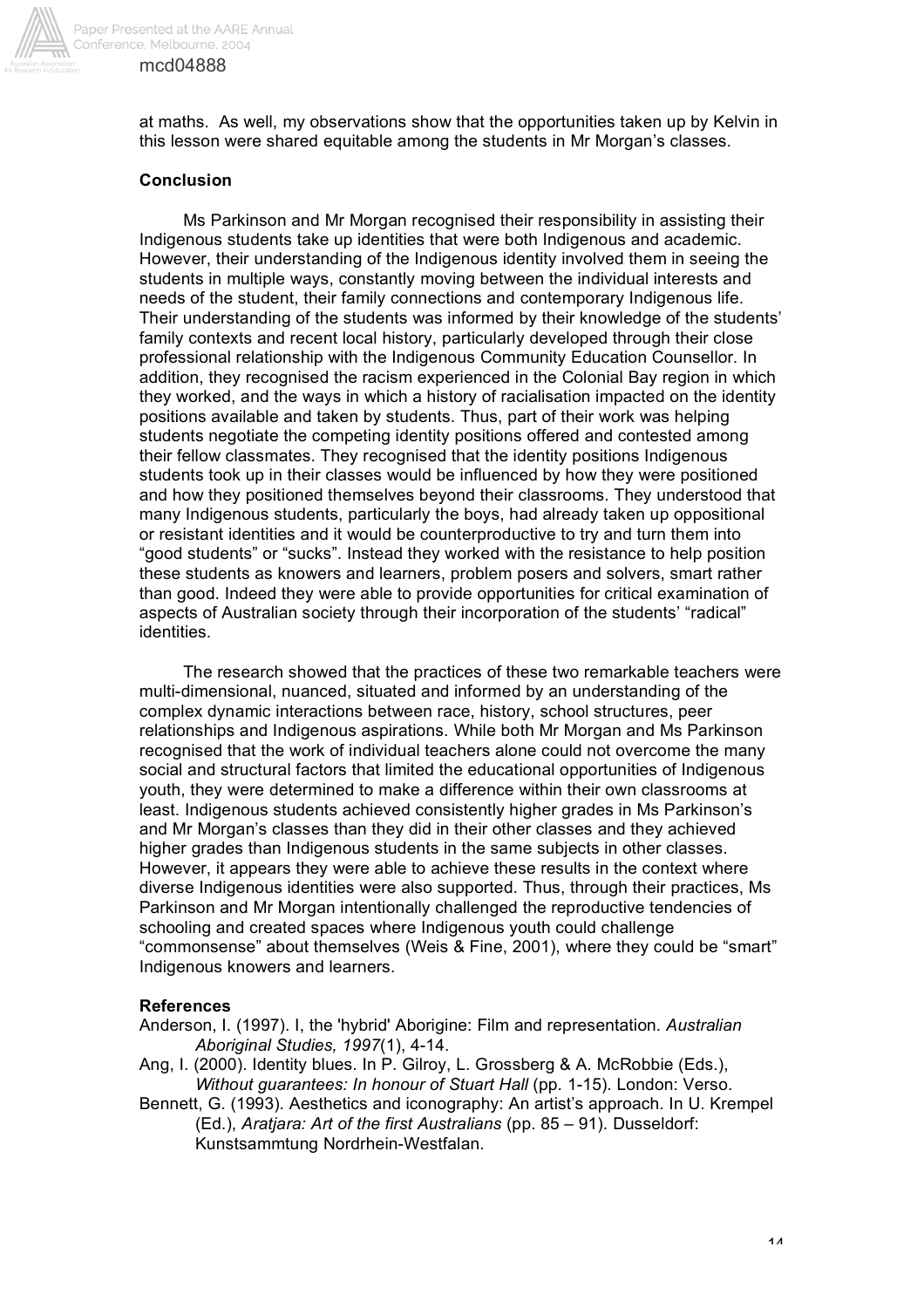

- Department of Employment Education and Training. (1989). *National Aboriginal and Torres Strait Islander education policy*. Canberra: Commonwealth of Australia.
- Dodson, M. (1994). The Wentworth lecture. The end in the beginning: Re(de)finding Aboriginality. *Australian Aboriginal Studies, 1994*(1), 2-13.
- Folds, R. (1987). *Whitefella school: Education and Aboriginal resistance*. Sydney: Allen & Unwin.

Groome, H. (1995). *Working purposefully with Aboriginal students*. Wentworth Falls, NSW: Social Science Press.

Groome, H., & Hamilton, A. (1995). *Meeting the educational needs of Aboriginal adolescents*. Canberra: National Board of Employment Education and Training.

Harslett, M. (2000). *Relationships, relationships, relationships: That's what sells school to Aboriginal students and parents.* Retrieved October, 2003, from http://www.eddept.wa.edu.au/Abled/quality/relation.htm

Hatton, E., Munns, G., & Nicklin Dent, J. (1996). Teaching children in poverty: Three Australian primary school responses. *British Journal of Education, 17*(1), 39- 52.

Herbert, J., Anderson, L., Price, D., & Stebhens, C. (1999). *If they learn us right ....: A study of the factors affecting the attendance, suspensions and exclusion of Aboriginal students in secondary schools*. Sydney: Australian Centre for Equity through Education.

Holland, W. (1996). Mistaken identity. In E. Vasta & S. Castles (Eds.), *The teeth are smiling: The persistence of racism in multicultural Australia* (pp. 97-111). Sydney: Allen and Unwin.

Hudspith, S. (1992). Culturally responsive pedagogy for urban classrooms. *The Aboriginal Child at School, 20*(3), 3-12.

Hudspith, S. (1997). Visible pedagogy and urban Aboriginal students. In S. Harris & M. Malin (Eds.), *Indigenous Education: Historical, moral and practical tales* (pp. 96-108). Darwin: NTU Press.

Kidd, R. (1997). *The way we civilise: Aboriginal affairs – the untold story.* St Lucia, Qld: Queensland University Press.

Ladson-Billings, G. (1994). *The dreamkeepers: Successful teachers of African American children*. San Francisco: Jossey-Bass.

Langton, M. (1994). Aboriginal art and film: The politics of representation. *Race and Class, 35*(4), 89-106.

Mercurio, A., & Clayton, L. (2001). *Imagining themselves, imagining their futures: Indigenous Australian students completing senior secondary education*. Wayville, SA: Senior Secondary Assessment Board of South Australia.

Moreton-Robinson, A. (2000). *Talkin' up to the white woman: Indigenous women and feminism*. St Lucia, Qld: University of Queensland.

Mudrooroo. (1997). Tell them you're Indian. In G. Cowlishaw & B. Morris (Eds.), *Race matters: Indigenous Australians and 'our' society* (pp. 259-268). Canberra: Aboriginal Studies Press.

Munns, G. (1998). "They just can't hack that": Aboriginal students, their teachers and responses to schools and classrooms. In G. Partington (Ed.), *Perspectives on Aboriginal and Torres Strait Islander education* (pp. 171-187). Katoomba, NSW: Social Science Press.

Munns, G., & McFadden, M. (2000). First chance, second chance or last chance: Resistance and response to education. *British Journal of Sociology of Education, 21*(1), 59-75.

Nakata, M. (1993). An Islander's story of a struggle for "better" education. *Ngoonjook: Batchelor Journal of Aboriginal Education, 9*, 52-66.